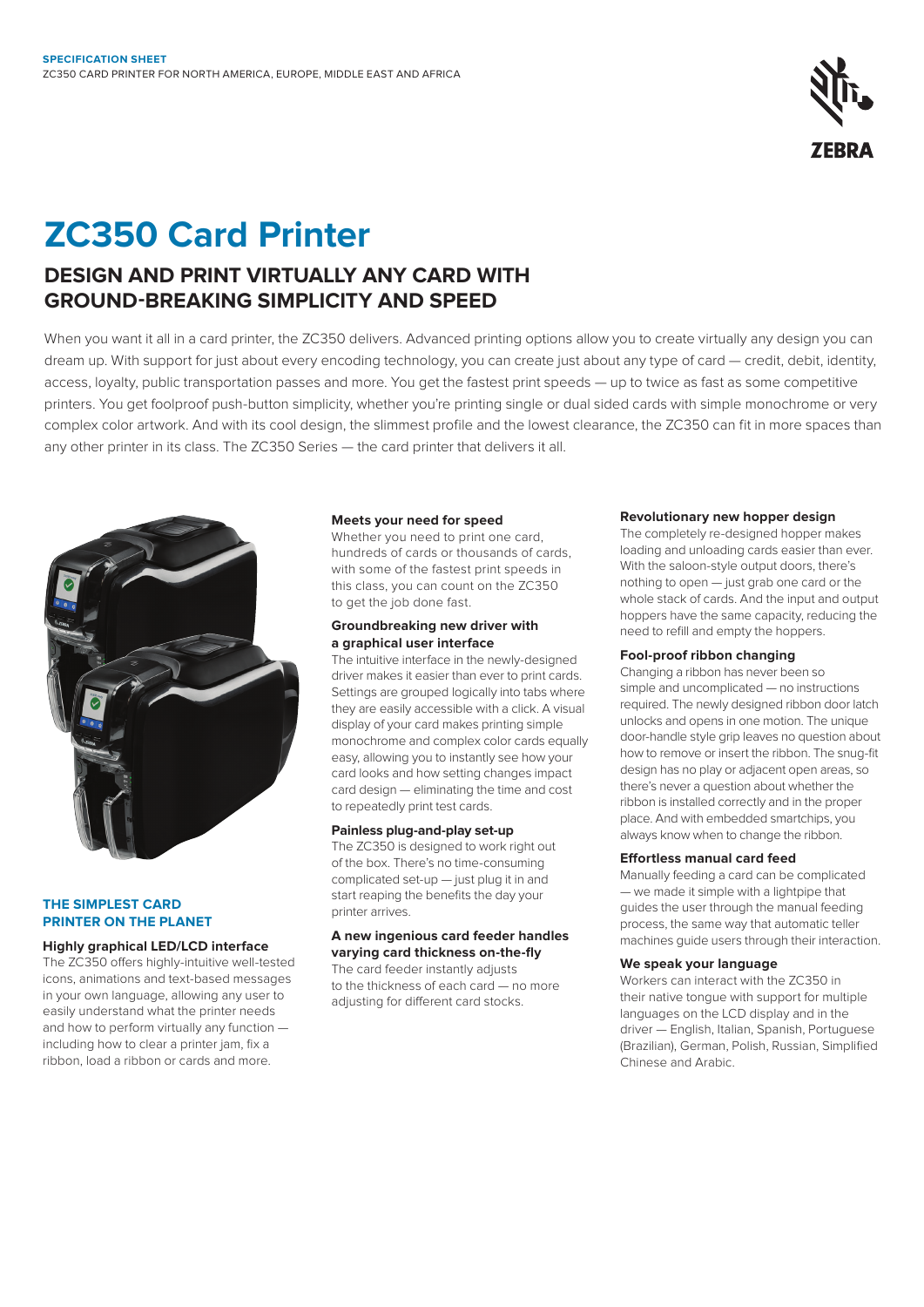### **WHEN IT COMES TO CARD DESIGN, THE SKY IS THE LIMIT**

### **Easily print practically any design you can imagine**

The ZC350 is loaded with advanced card production features. Print what you want, when you want, from just about anywhere — single or dual-sided edge-to-edge monochrome and color cards, with new ribbons that offer specialty colors and special effects. For example, a new pearlescent ribbon enables you to embed color-shifting graphics that are hard to counterfeit, improving card security. Make logos, text or account numbers stand out with 3D style effects that can be created with a new metallic color ribbon. And a new long life ribbon provides two new capabilities. You can embed a watermark graphic that can only be seen when the card is tilted at an angle or under UV light, improving security. And you can add a highly durable protective layer to create cards that will last for three to five years. And even the most complex design is as easy to print as a basic black and white card.

### **Encode it your way**

With the  $7C350$ , you get complete encoding flexibility. No matter what type of encoding technology is right for your cards, the ZC350 supports it right out of the box — from magnetic stripe and proximity to contact and contactless. And if you want to use your own contact or contactless encoders, the new ZIP Pocket and our new Software Development Kits (SDKs) combine to make it easy.

### **GROUND-BREAKING 'FITS EVERYWHERE' DESIGN**

### **Good looks that fit in anywhere**

Even though the ZC350 is built for business, it has the consumer good looks required to fit in customer facing areas, from the retail store to the hospital admission desk.

### **Sized to fit wherever you need printing**

Your printer shouldn't dictate where you can issue cards — it should fit wherever card printing is needed. From the minimal footprint and the slimmest profile to the lowest clearance in this printer class, the ZC350 is designed to fit in the most possible places including under a counter or shelf.

### **All the connectivity options you need**

Connect to one computer through the onboard USB to create a standalone printing station. Use the integrated Ethernet connection to give everyone who needs card printing instant access, maximizing printer usage. And improve deployment flexibility with optional Wi-Fi, eliminating the time and cost to run network cabling to your printers.

### **Printer cover lock**

The printer cover lock prevents the theft of card stock and rejected cards, providing the security required for installation in public-facing areas.

### **ADVANCED SECURITY**

### **Printer and host authentication**

Advanced security features enable printerto-host authentication to prevent printing from unauthorized applications or devices.

### **AES data encryption**

Government-grade encryption protects the most sensitive data during printing, such as account numbers.

### **BOOST VALUE WITH NEW CAPABILITIES AND THE RIGHT SUPPORT**

### **Get unmatched value with Print DNA — only from Zebra**

The printer hardware is just the start of what you need to maximize the value of your printers. That's why we created Print DNA — because what's inside your printer matters. The Print DNA family of solutions brings unmatched ease of use, ease of integration and security to card printing, streamlining your business processes, improving operational efficiency and reducing development and deployment time and cost.

### **Protect your investment with Zebra's superior support services**

No matter what level of support you need, there is a Zebra support service that is just right for your business. With Zebra OneCare, no matter what happens to your printer, it's covered. If you just need access to technical support, choose Zebra's Technical Software and Support (TSS). And if you want help setting up and configuring the hundreds of settings on local and remote ZC350 printers, our Install & Configuration Assistance (ICA) Select program provides the support you need.

### **DESIGN AND PRINT THE CARDS OF YOUR DREAMS WITH GROUND-BREAKING SIMPLICITY AND SPEED.**

**FOR MORE INFORMATION, VISIT [WWW.ZEBRA.COM/](http://www.zebra.com/zc300)ZC350 OR ACCESS OUR GLOBAL CONTACT DIRECTORY AT [WWW.ZEBRA.COM/CONTACT](mailto:?subject=)**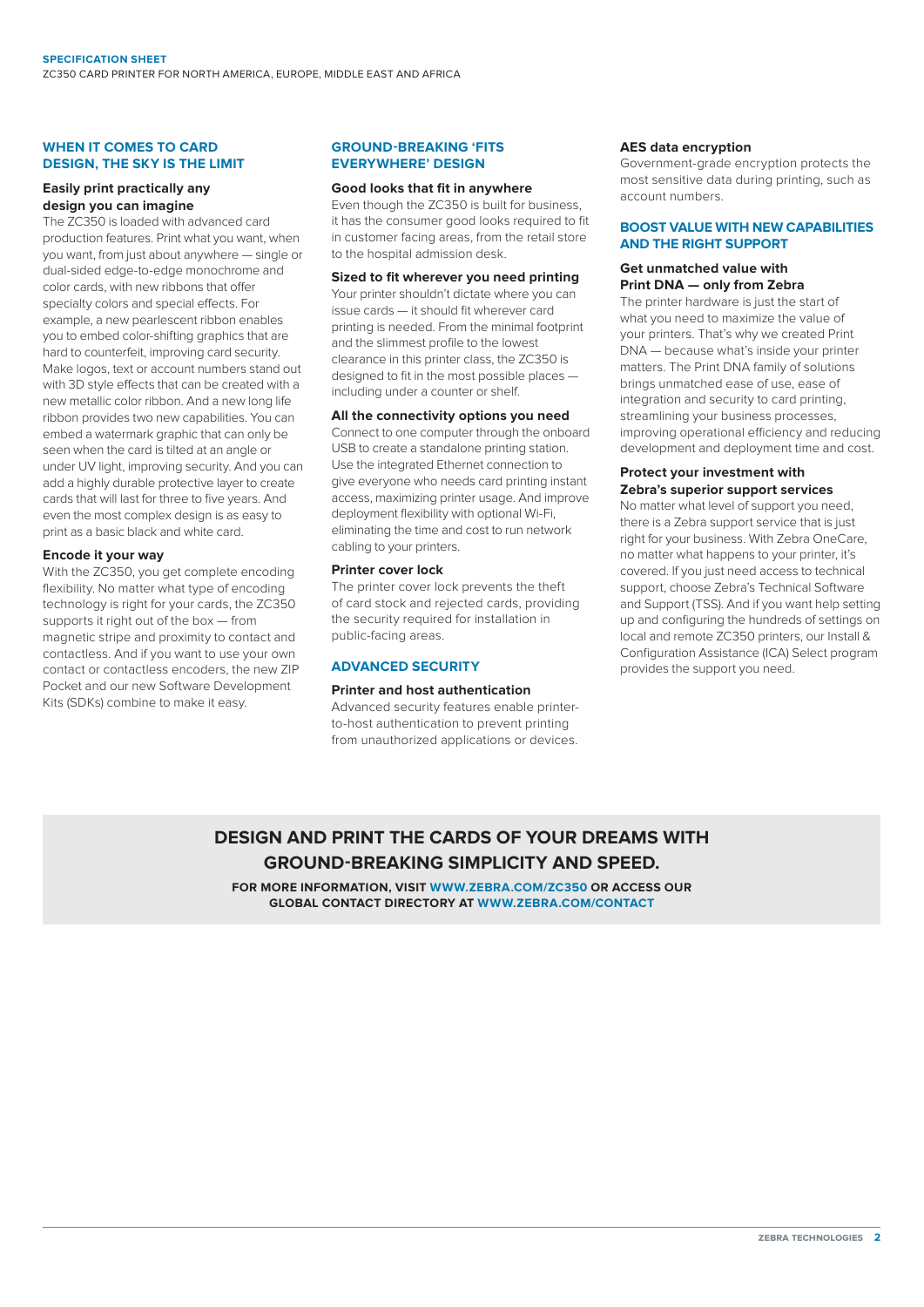## **ZC350 Card Printer Specifications**

### **PRINTER NAME**

ZC350 (NA & EMEA)

### **STANDARD FEATURES**

- 300 dpi (11.8 dots/mm) print resolution
- 2 GB flash memory
- Image size: 1006 x 640 pixels
- Auto calibration of ribbon
- USB 2.0 and Ethernet 10/100 connectivity
- 100 card capacity auto-adjusting input hopper (30 mil)
- 100 card capacity output hopper (30 mil)
- Manual card feeding capability with LED bezel
- Graphical color LCD
- 3 Tricolor printer status indicator lights
- Kensington® secure lock slot
- Print Touch NFC tag for online printer help and documentation access
- Printer host authentication
- Data encryption
- Two-year unlimited warranty on printer and printhead

### **PRINTING SPECIFICATIONS**

- Dye-sublimation thermal transfer direct to card print method
- Full-color or monochrome printing
- Single and dual-sided printing
- Edge-to-edge printing on standard CR-80 media

Printing throughput (cards per hour) based on batch printing with USB connectivity. Times may vary depending on the computer configuration.

- 225 cards/hour single-sided YMCKO
- 150 cards/hour dual-sided YMCKOK
- 1,000 cards/hour single sided monochrome
- 500 cards/hour dual sided monochrome

### **MEDIA SPECIFICATIONS**

### **Supplies Specifications:**

NOTE: The ZC350 printer is designed to work only with Zebra genuine ribbons. Ribbons are included in a simple-to-load cartridge.

| <b>Ribbon Description</b> | Cartridge Image Count |
|---------------------------|-----------------------|
| YMCKO*                    | 200                   |
| YMCKO*                    | 300                   |
| YMCKOK*                   | 200                   |
| 1/3 YMCKO*                | 400                   |
| 16 УМСКОКО*               | 250                   |
| YMCKII*                   | 200                   |
| YMCPKO*                   | 200                   |
| SrDYMCKO*                 | 200                   |
| $KrO^*$                   | 700                   |
| KdO*                      | 700                   |
| Holographic Overlay*      | 500                   |
| Black Monochrome*         | 2000                  |
| <b>Black Monochrome</b>   | 1500                  |
| White Monochrome*         | 1500                  |
| Red Monochrome            | 1500                  |
| Blue Monochrome           | 1500                  |
| Gold Monochrome           | 1500                  |
| Silver Monochrome         | 1500                  |

Ribbon availability may vary by region.

- \*Zebra intelligent technology automatically detects
- and authenticates ribbon
- Cleaning roller is included with each ribbon
- Two available cleaning kit options: your choice of two (2) or five (5) isopropyl alcohol cleaning cards (1,000 images/card)

### **MEDIA SPECIFICATIONS (CONTINUED)**

#### **Card Compatibility:**

NOTE: For optimum print quality and printer performance, use of Genuine Zebra supplies is recommended.

- Card Thickness: 10-40 mil
- Card Size: CR80 ISO 7810 ID-1 format, CR79
- Card Material: PVC and PVC composite
- Adhesive back and writable back cards
- Spot color or monochrome printing only on < 20 mil thick cards and CR79 cards

### **OPERATING CHARACTERISTICS**

|               | Operating Temperature:<br>59° F to 95° F/15° C to 35° C                                                |
|---------------|--------------------------------------------------------------------------------------------------------|
| Environmental | Operating Humidity: 20% to 80%<br>non-condensing                                                       |
|               | Media Storage:<br>- Temperature: 41º F to 77º F/5º C to 25° C<br>- Humidity: 35% to 65% non-condensing |
|               | • Auto-switching single-phase AC power                                                                 |
| Electrical    | • Operating range: 90-132VAC and<br>190-264VAC RMS                                                     |
|               | • Frequency range: 47-63 Hz                                                                            |

• FCC Class A

### **PHYSICAL CHARACTERISTICS**

| <b>SINGLE SIDED</b> |                                                                       |
|---------------------|-----------------------------------------------------------------------|
| Dimensions          | 10.2 in. H x 6.2 in. W x 15.1 in. D<br>258 mm H x 157 mm W x 383 mm D |
| Weight              | 8.8 lbs (4.0kg)                                                       |
| <b>DUAL SIDED</b>   |                                                                       |
| Dimensions          | 10.2 in. H x 6.2 in. W x 18.4 in. D<br>258 mm H x 157 mm W x 468 mm D |
| Weight              | 9.7 lbs (4.4 kg)                                                      |

### **COMMUNICATIONS AND INTERFACE CAPABILITIES**

USB 2.0 — Standard Built-in 10/100 Ethernet — Standard

802.11ac with MFi — Optional

### **ENCODING OPTIONS AND SPECIFICATIONS**

- Magnetic stripe encoder ISO 7811 (new and pre-encoded; tracks 1, 2, and 3; high and low coercivity; stripe down and stripe up with duals-sided printers)<sup>1</sup>
- Combined MIFARE® ISO 14443 A & B (13.56 MHz) contactless with 1 SAM Module Slot with support for reading Prox ISO 11784 and iCLASS ISO 15693 and ISO 7816 Contact Encoder with EMV level 1 certification, and PC/SC compliance<sup>1,2</sup>
- ISO 7816 Smart Card Contact Station for third party external contact encoders1
- Third party contactless encoder integration kit<sup>1</sup>
- 1. Field upgradeable options
- 2. Prox and iClass are standard in NA models and available as an upgrade in EMEA

Continued on back

### **The ZC350 is ideal in many applications, including:**

### **General Access Control**

### • Employee badges

### **Education**

• Access control cards for identification and facility access for K-12 and higher education campuses

### **Retail/Hospitality**

- Membership cards • Events and season
- passes
- Guest/passenger cards
- Food safety labeling

### **Financial Services**

- Credit cards
- Debit cards